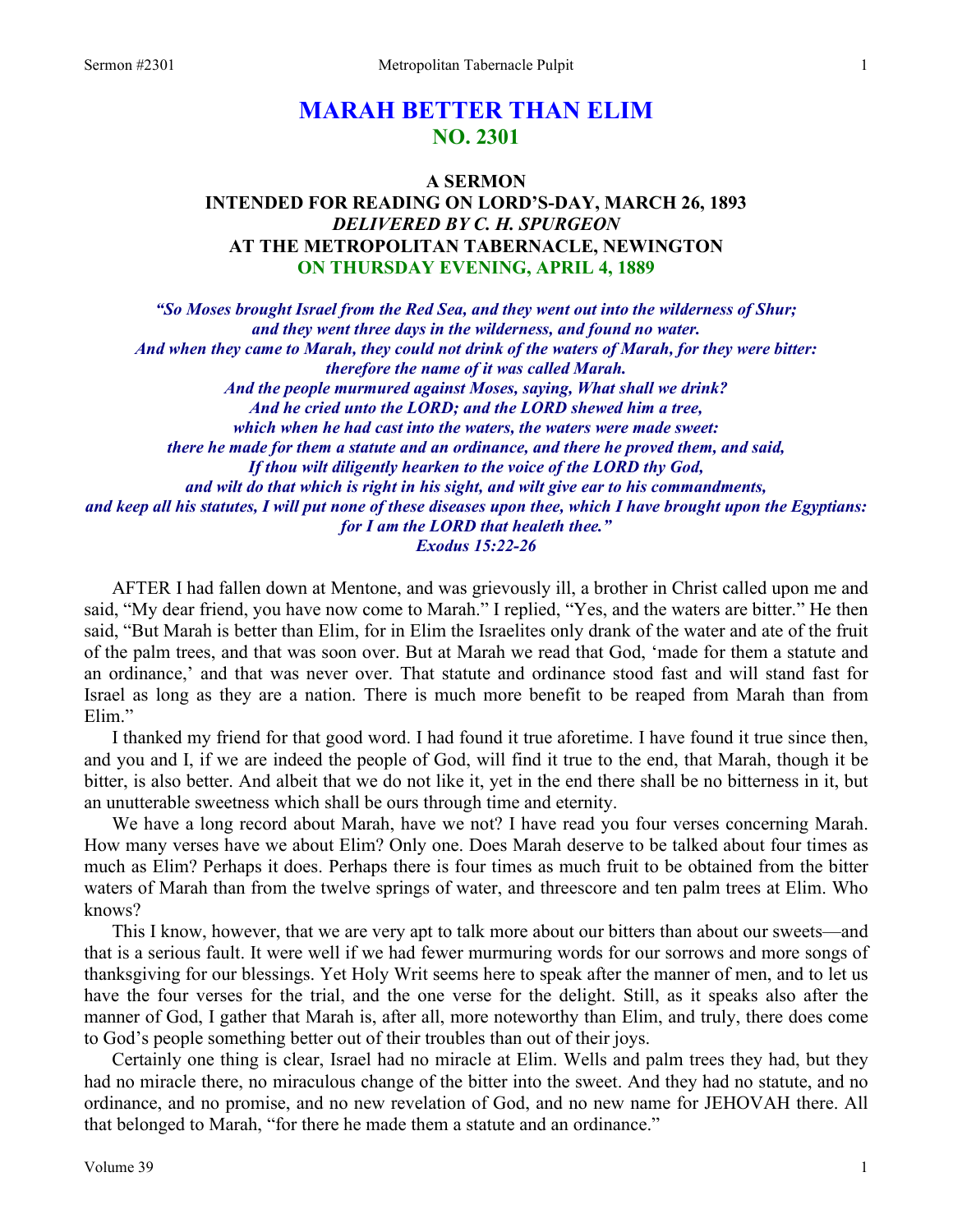And there He promised, if they were faithful and obedient, that He would put none of the diseases of Egypt upon them, and there He revealed Himself as JEHOVAH Rophi, "the LORD that healeth thee." Oh, yes, there are many virtues and many blessings in the bitter waters of Marah! Often have we found it true that "Sweet are the uses of adversity."

I hope that nobody here thinks that these Israelites experienced a small trial. We are not accustomed to traveling in the desert, but those who are, tell us that thirst in the wilderness is something awful to endure. For all that great host to go three days without water must have been a very trying experience. You would not like to try that even in this country, but what must it be to go three days in the wilderness, beneath a burning sky, without a drop of water to drink?

Then came the bitter disappointment at Marah. Probably the people knew that there were water springs ahead, so they hurried up to the place to drink, but when they stooped to taste the waters, they found that they were bitter. They could not drink of them and there they stood, in their desperation, with the long thirst parching their throats, and bitter disappointment adding to their agony. And they murmured against Moses, saying, "What shall we drink?" I say not this to excuse them, but lest you should think that they had only a small trial to bear.

Remember, also, that this was a new form of trial. They never lacked for water in Egypt—there were plenty of rivers and canals there—and they could drink as much as they chose. This was an experience to which they were quite unaccustomed and I should not wonder if they were greatly surprised at it, for they knew that they were the people of God.

They had just seen the Lord divide the Red Sea and drown their enemies—and now He has brought them out of Egypt to let them perish of thirst in the wilderness? They fancied that they were going to have one long triumphant march right into the promised land, or to be always dandled upon the lap of Providence, and indulged in every way, like spoilt children. They must have stood aghast at finding that, when the earth yielded water to slake their thirst, it was such water as they could not drink.

Well, now, this kind of surprise happens to many who have set out on the way to heaven. God has been very gracious to them—their sins are washed away and they think that the great joy which they have lately experienced will never be taken away from them and will never be even diminished. They reckon upon a long day without a cloud. God has favored them so much that they cannot imagine that they shall have any trial or any bitterness.

It is not so, beloved. A Christian man is seldom long at ease, no sooner does he start out on pilgrimage to heaven than he meets with difficulty, and as he goes on he finds out that the way to heaven is not a rolled pathway—it is up hill and down dale—through the mire and through the slough, over mount and through the sea.

It is by their trials and afflictions that the people of God are proved to be His children. They cannot escape the rod, whoever may—yet this experience does at first come as a very great surprise to them, so I want to talk tonight to some who have been lately brought to rejoice in the Lord's pardoning mercy, but are now staggered because they have come to an encampment in the wilderness where their thirsty mouths are filled with bitterness.

I begin my discourse by saying that this experience was a great gain to Israel. Marah, with all its trials, was no loss to them. They made a decided advance in three things through having to endure this trial. They were gainers, first, by *examination.* Next, by *experience*. And thirdly, by *education*.

**I.** First, Israel's trial at Marah was a gain to them by EXAMINATION. It was to that end that they were brought there, that they might be examined by the Lord—"There he proved them."

Speaking of Israel at Marah, let me say, first, that *they were in a new position*. They were no longer slaves, they were not in Egyptian territory, the Red Sea rolled between them and their former lives and their former masters. But it is evident from their conduct that they were not altogether a new people. They had brought a great deal of evil out of Egypt with them.

When you heard them sing, you said, "It is strange that those poor slaves can sing such a jubilant song. Those women, so accustomed to carry heavy burdens of earth, how merrily they dance! How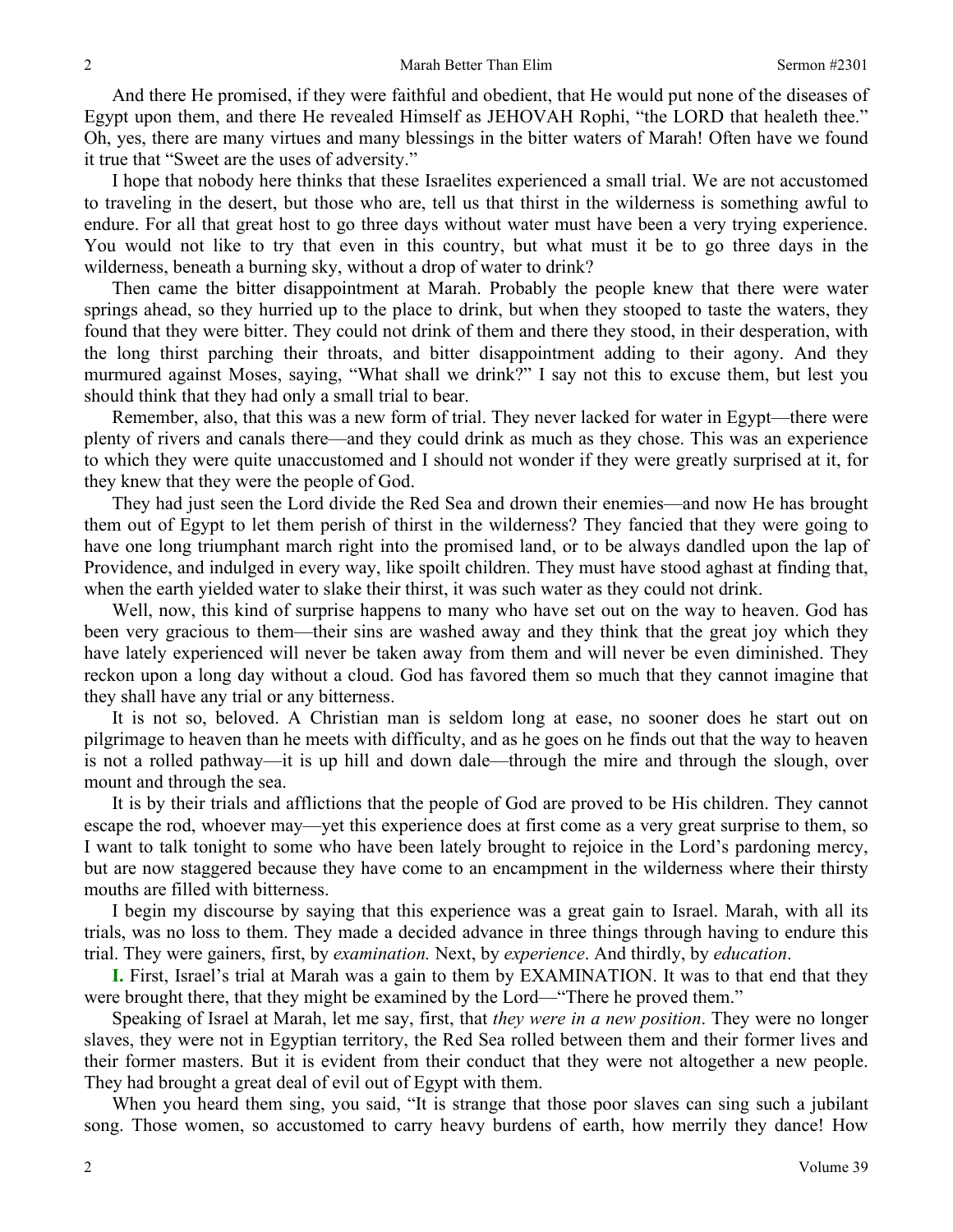joyfully they strike the timbrels! Israel has certainly become a new race. What a grand choir they make! What singing is theirs! Who would have dreamt that those who cried by reason of their taskmasters would ever sing like that?"

Yes, but when they were tried and tested, it was found that the old stuff was in them still—they murmured just as they had often done before when, in the land of Egypt, they had blamed Moses because their burdens were increased.

We, too, have entered quite a new state. Some of you, perhaps, have lately become new creatures in Christ Jesus. Between you and your old sins there rolls a deep, impassable sea—you will never go back to them again. Ah, but do not begin to flatter yourselves that you have left behind you all your old selves! There remains still, even in the regenerate, the old lusts of the flesh. They have had their heads broken, but they still live. They have been crucified, their hands and feet are fastened to the wood, crucified with Christ—but they live for all that. And they struggle on the cross, and you must not marvel, if, when you are tried and proved, you find that you are like these Israelites at Marah.

Notice, next, that the trial to which Israel was subjected was *the Lord's own test, which is searching and accurate—*"He proved them." We sit down and practice self-examination, which is a very proper thing. Beware, I pray you, of a faith that will not stand self-examination. If you dare not look into your own heart, it must be because there is something rotten there.

The tradesman who is afraid to inspect his books, or examine his stock, is going to the bad, rest assured of that. We are bound to examine ourselves very carefully, but after all, our examinations are very superficial, very partial, and we are very apt to make a mistake. In the case of Israel, the Lord proved them by that thirst in the wilderness, and that great agony on finding that the water they looked for was undrinkable. "He proved them."

The Lord may be bringing some of you into deep waters and great trials, because He is proving you. When the fan is in His hand, then does He thoroughly purge His floor. When He sits as a Refiner of silver, believe me, it is no child's play to be in the crucible. The Lord took Israel to those waters on purpose to prove them. Have you never prayed, "Search me, O God, and know my heart: try me, and know my thoughts"? The Lord may answer you in a way of which you little dream—He may conduct you to some waters of Marah that He may test you and prove you.

Well, now, under the test, see what happened to Israel. *Their faith in God evaporated*. That question, "What shall we drink?" has not a trace of faith in it. I hear it shouted, in different tones, by men, and women, and children—and it all comes to the same thing, "We hoped to quench our thirst here, but we cannot drink this water; and now what shall we drink?"

As if God could not, having dried up the sea, turn the earth into a fountain of water! He that made them a path through the midst of the deep waters could make a path for waters to come to them. There was no trace of faith in the murmurers at Marah. They seemed full of faith at the Red Sea, did they not? Many dancers, but no doubters. Many singers, but no unbelievers. Yet the whole company had not more than a pennyworth of faith amongst them. Moses was the only one who truly believed God—but as for the faith of the rest of them, it was mere gilt—veneer of faith covering a solid mass of unbelief.

Not only did their faith fail, but *their love to God was very feeble*. Did you not hear them three days ago? Why, you can almost hear the strain of their jubilant song, "He is my God and I will prepare him an habitation; my father's God, and I will exalt him." Oh, how they love JEHOVAH, do they not? They were in the love of their espousals. They went after Him into the wilderness.

But now the cry is, "What shall we drink?" And they murmured against Moses. Theirs was a cupboard love, like yours and mine often is. They loved God very much for what they got out of Him and if He would not give them water to drink, what cared they for Him? If He would divide the Red Sea for them, then He would be their God and they would prepare Him a habitation. But if He let them suffer the pangs of thirst, there should be no blessings for Him on their lips.

Ah, me! how like ourselves were these people! When we test ourselves, we say, "Lord, thou knowest all things, thou knowest that I love thee." And I hope that that is correct. But when the Lord proves us,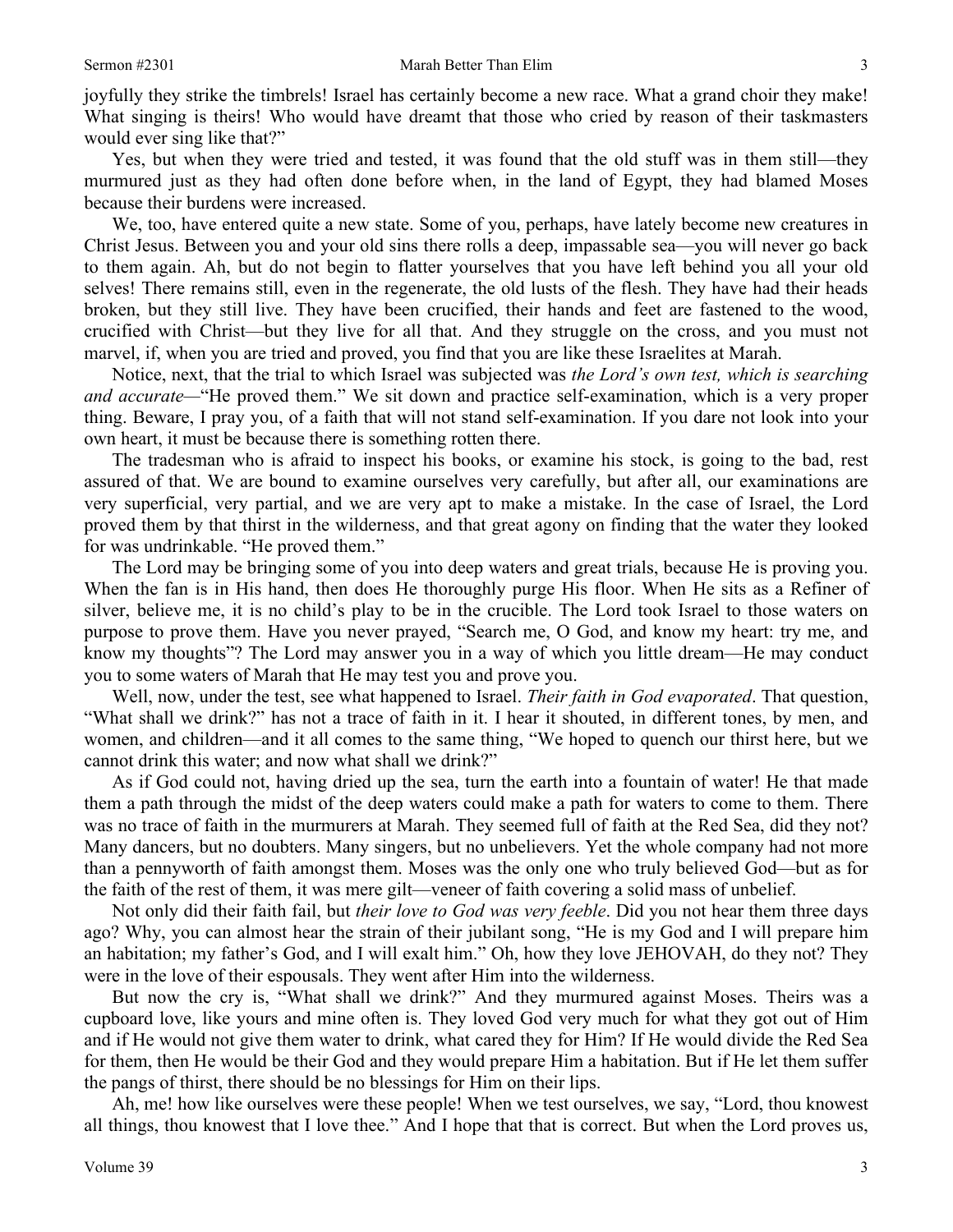and we are very sharply tested, we are apt to say, "Nobody was ever tried as we are, nobody ever had the peculiar difficulties that surround us." And then we begin murmuring. When we are thinking of how much we love God, it might be more profitable to consider how very little we really love Him after all.

And see, brethren, these people *were ready to break away from their God*. They murmured against Moses, because Moses was visible in their midst—but the real murmuring was against God Himself. They might ask, as long as they liked, "What shall we drink?" but they could not get a drop of water by repeating that question a thousand times.

Would they go back to Egypt? How would they cross the sea? What would Pharaoh and the Egyptians think of them if they did go back? Could they force their way forward through that terrible wilderness? There they stood, entirely dependent upon God, and yet with scarcely a particle of faith in Him, and their love all shriveled up—and all that within three days.

O Israel, it is early days to be falling out with your new Husband! They had just been married to the Lord by a new covenant and baptized in the cloud and in the sea—yet within three days they are ready to fling it all up and to say, as they did in their hearts—"Would to God that we had remained in the land of Egypt!" Oh, what poor, faithless, treacherous, deceitful creatures we are! It is only grace that makes us anything worth having. It is a wonder of mercy that the Lord puts up with us.

This, then, was Israel's examination. "Well," say you, "did they gain much by that?" Oh, yes! It is always a gain to a man to know the truth about himself. A captain must find his longitude and latitude, that he may know whereabouts his vessel is upon the sea. And this, I believe, is one of the things God would have His people do.

The Lord does not wish His children to live in a fool's paradise and to fancy that they are rich, and increased in goods, and have need of nothing, when they are naked, and poor, and blind, and miserable. He sends us our Marahs, just to blow away our shams and get rid of our pretences, that we may build our house on the rock, that what is built may be founded on real granite and may endure even to the end.

So much for the examination of the children of Israel at Marah.

**II.** But now, beloved friends, these people gained much by EXPERIENCE. Experience cannot be the property of the beginner—he must acquire it. Now what did the children of Israel experience?

First, *they learned that the wilderness was the same to them as it was to other people*. It is well that young converts should know that this world is an evil world even to the man who is saved by grace. You are new, but the world is not. You love holiness, but the world neither loves you, nor loves holiness. You are in a wilderness—you are in the enemy's country—you have not yet come into your rest. If you have not learnt this fact, yet, you will have to learn it.

They were to learn, next, that *they were wholly dependent upon God*. When they stood at the brink of the Red Sea, they saw that they were so, and that only God could lead them through the sea. But after that, they were just as dependent. They could not live longer without water, they must perish of thirst unless God supplied them.

It is a blessed lesson for us to learn that we are entirely dependent upon God for all things, but especially for spiritual things. You will not pray unless He gives you the Spirit of supplication. You will have no tenderness of heart unless He works repentance in you. You will have no more faith unless faith is constantly bestowed by God. We are just like these gaslights—a candle may depend upon its own resources, but this light cannot. Only cut the connection between it and the reservoir of gas and straightway out it must go.

We depend upon God every instant as much as we did at first, and all our old experience, all that we have learned, and known, and taught, will stand us in no stead whatever unless we continue perpetually to receive from God. That was the lesson Israel had to learn.

They also learned that *God and God alone would provide*. They might have to go very short of supplies at times and they might have a long thirst, but the Lord would not let one of them die of thirst. There is no record that even the tiniest babe in the camp, or even a sheep or goat in that mighty throng, perished for lack of water. God did provide.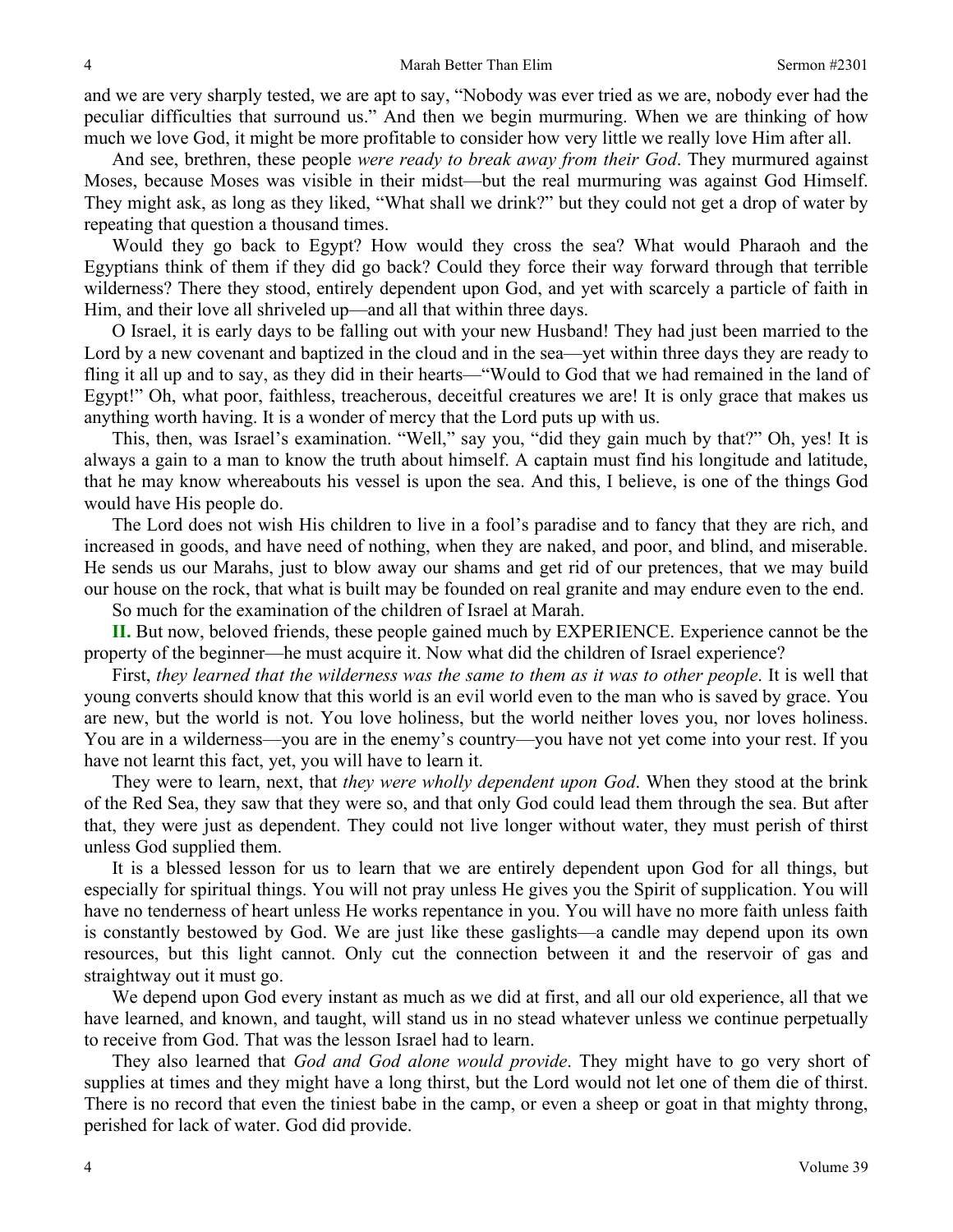He does not promise that there shall always be a dinner ready when the dinner bell rings. You have not such an appetite as you would afterwards have if you waited another hour, and sometimes the Lord may keep you waiting for His supplies that you may enjoy them all the better when they do come. He never is before His time, but He never is behind His time, though He may be behind your time. God will provide.

That day Israel began to understand that word of their father Abraham when He said to Isaac, as you remember, "My son, God will provide." Now it began to come home to the children of the tribes that God would surely provide—and He did provide for them this great necessary gift of water when they were in the wilderness. That is something to learn. Some of you people of God here have learnt that lesson, for you have been in great straits, and you have been fed by the constant provision of God.

The Israelites were also to learn, in the next place, that *God could make their bitters into sweets*, and He could do that in a very simple way. But He *could* do it—and He could bring good out of evil, and satisfy them by that which formerly nauseated them. Have you learned that lesson yet? Some of you people of God, when you get bitter waters, want to throw them away. Do not throw a drop of it away, for that is the water you have yet to drink. Accept your afflictions. They are a part of your education. Accept your afflictions.

When Job could say, "The LORD gave," it was easy to add, "and blessed be the name of the LORD." But he also added, "and the LORD hath taken away." That was the bitter water, but he drank it, and it was sweet to his taste, and he blessed the name of the Lord for the taking as well as for the giving.

God means to bless some of you by the enemy's curse. Though you do not know it, you are to be lifted up by those who are trying to pull you down. I noticed some of the papers writing unkindly of our dear friend, John McNeill, and saying all manner of hard things of him—and I rejoiced in my heart. I hoped that they would go ahead at that work.

I remember how they did it to me—all the bitterness they could invent, in years gone by. Every form and fashion of abuse was heaped upon me—and what a wonderful advertisement it was! What a kindness they were doing me without intending it! Let them alone and depend upon it, God will make the wrath of man to praise Him and the remainder of that wrath He will restrain.

Next, notice, that *God works by His own means*. The Lord showed Moses a tree and when he cast that tree into the waters, they became sweet. I think, if I had been there, I should have suggested that Moses should use that rod of his. Did he not divide the Red Sea with it? Why not just put his rod into the water and stir it up, and make it sweet?

Oh, yes, you know, we are always for running to old methods! But God is a Sovereign and He will work as He pleases. There was a tree growing there, perhaps the wood of it was bitter, certainly it had no efficacy for making bitter water sweet, but God bade Moses cast that tree into the waters—and as soon as it was done the waters were made sweet.

Now, you have just to believe that God will help you. You do not know how He will do it and perhaps He will not help you in the old way. Do not despair because Moses does not bring out his rod, for the Lord can relieve you without that. That dear friend who has helped you so many years is gone. Well, but God is not gone and He is not dependent upon that one person, nor upon any other. Therefore leave God as a King to do as He pleases, for His pleasure is the wisest—and let His pleasure be your pleasure.

Israel also learned by experience that *God Himself was to be looked to, and nobody else.* If there were waters beneath their feet, they were of no value until God spoke sweetness into them. If Moses himself stood there, he could do nothing but pray to the Lord. God Himself must come and by a miracle must make the water fit to drink.

Brethren, it is always a gain to us in our experience when we get farther and farther away from every dependence but the Lord. You may have friends forsaking you and they who used to praise you may now be speaking evil of you, and you may come at last to feel that you have nothing but God to depend upon. Then is the time that faith really comes into exercise.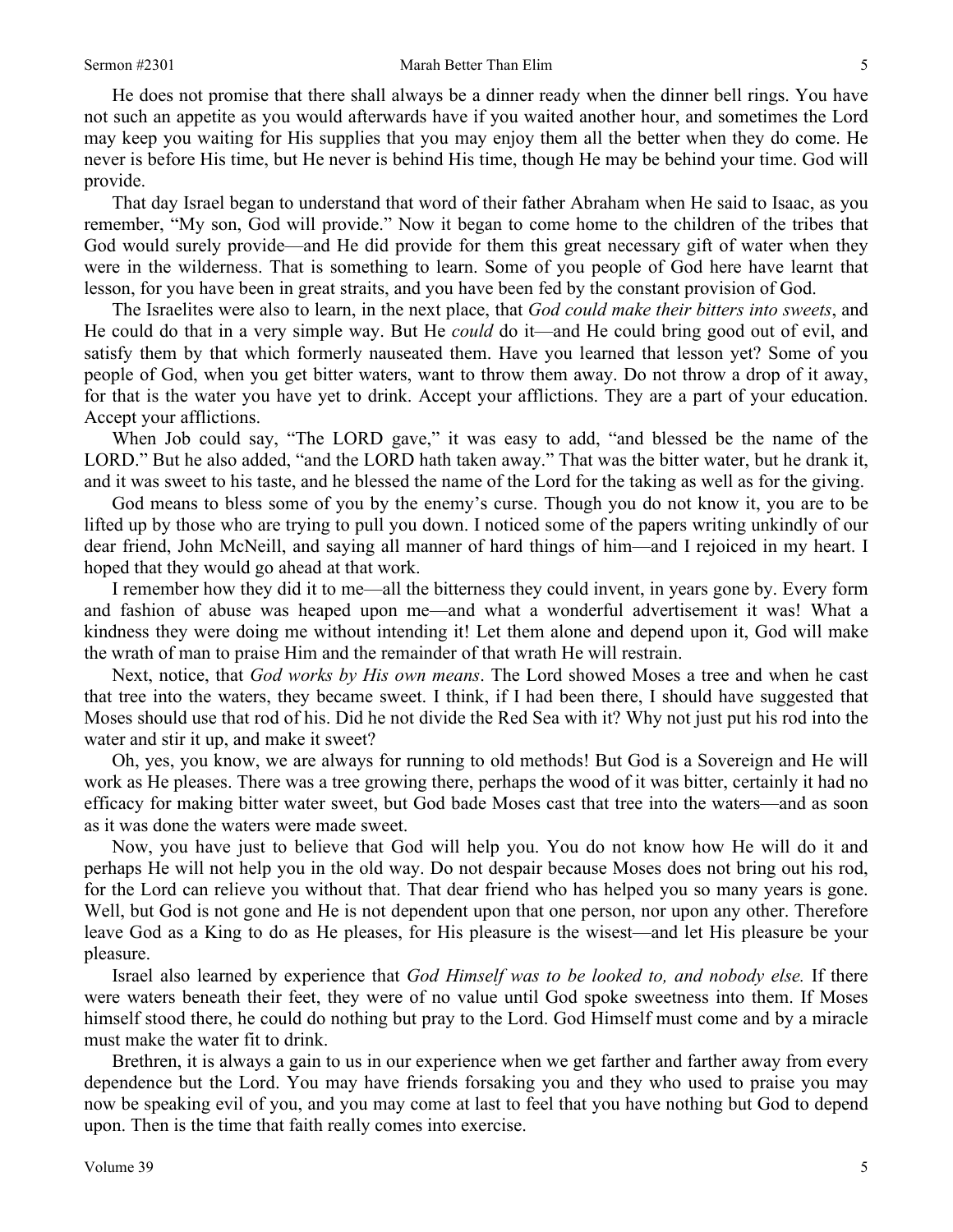I could not help laughing when I read the story of a good Christian lady who spoke of our friend, Mr. Hudson Taylor—"Why," she said, "there is no Society to take care of him! Poor man, he has nobody but God to depend upon!" You may well smile. "*Nobody but God to depend upon*"—but that is everybody to depend upon.

Oh, if we could only be brought to that experience, Marah's waters would indeed be a heavenly tonic to us! The child of God who has learned this truth experientially can say, "My soul is weaned from all the nether springs, but she drinks from the upper spring that flows from beneath the throne of God, and she finds every drop to have a heavenly sweetness in it."

Thus Israel gained by experience as well as by examination.

**III.** Now comes the third point—Israel gained by EDUCATION.

The Lord was not going to lead a mob of slaves into Canaan to go and behave like slaves there. They had to be tutored. The wilderness was the Oxford and Cambridge for God's students. There they went to the University, and He taught and trained them, and they took their degree before they entered into the promised land. There is no University for a Christian like that of sorrow and trial.

Now the Israelites were educated by Marah, first, in *self-distrust*. How could they ever trust themselves again when, three days after singing that jubilant song, they caught themselves murmuring against Moses? If they had been intelligent, as they were not, they would each one have said to his fellow, "Behold the boastfulness of our evil hearts." What a terrible drop it is from "I will sing unto the LORD, for he hath triumphed gloriously: the horse and his rider hath he thrown into the sea," to "What shall we drink?" That is just how you and I come down when we are left to ourselves. Thus Israel learnt self-distrust.

Next, they learned, as I have told you before, *daily dependence*. They learned that they must depend upon God even for a drop of water. That is the dependence of a Christian man. He has nothing and he can do nothing without his God. We have no bread, no water, no anything, except as God shall give it to us. A blessed lesson was this for Israel. They were educated well at Marah.

Next, they learned *the power of prayer*. Will you kindly fix your eyes upon those two verses, twentyfour and twenty-five? "And the people murmured against Moses, saying, What shall we drink? And he cried unto the LORD." Moses did not answer them. He did not upbraid them. He did not, even, begin to argue with them. But he cried unto the Lord and thus the people learned the power of prayer.

They might have gone on murmuring until now if they could have lived so long—and the waters of Marah would have been as bitter as ever. But Moses cried unto the Lord and that prayer did what all the murmuring could not do. Were half the breath we vainly spend in going round to our neighbors, asking their sympathy, spent in going directly to God in prayer, we should sooner get out of our troubles. "Straightforward makes the best runner," and he that runs straight to God in every time of adversity shall soon find relief.

Again, at Marah the Israelites began to learn *their separateness from Egypt*. The Egyptians never drank these bitter waters, but the Egyptians had foul diseases and terrible plagues. Now, the Lord tell His people that He will not put upon them any of the diseases of Egypt. God turned the rivers of Egypt into blood, but here He turns the bitter waters into fresh streams. His miracles were for Israel and against Egypt—and they began to clearly perceive that they had nothing to do with the Egyptians. They were a separated people.

It is a valuable piece of education for a young Christian to find out that he does not belong to the world. The tendency is to think that, though you are in the church, you can be in the world, too, and that you belong, in a measure, to both. That will never do. The Lord means to fetch His people right out of the world—and He will have them out.

And if any of you try to be like the mouse behind the wainscot and only come out and feed in the dark—I mean that you come to Christ for a little food when nobody sees you, and then go and hide away with the world—there will be a black cat after you before long. Some trouble or other will happen to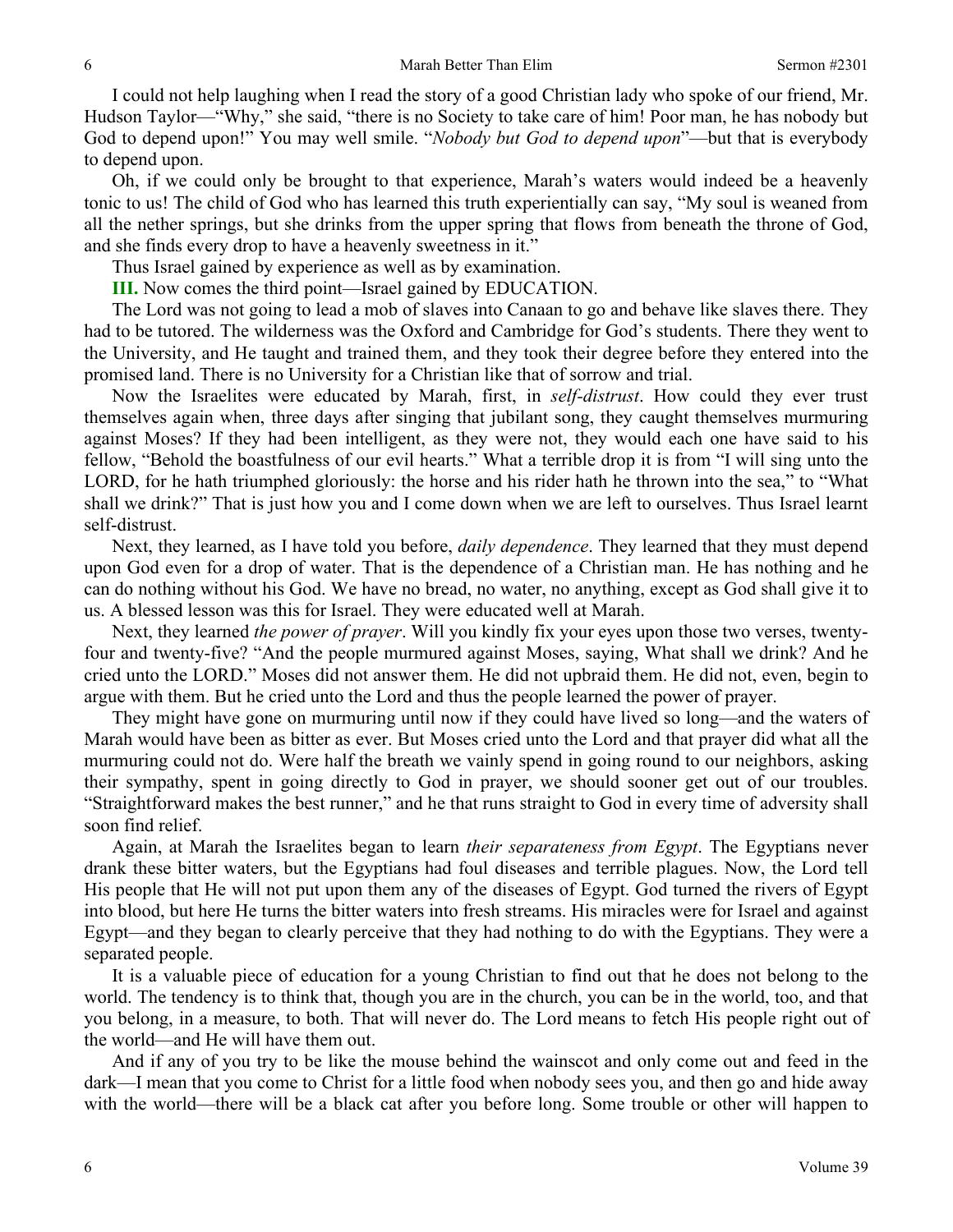you. That game will never please God and never profit you. Therefore drop it, I pray you, or else some bitter Marah will teach you that you are not of the world.

Israel had next to learn *the position of obedience*. Will you kindly notice this? God did not say, "Do this and I will bring you out of Egypt." No, but after He brought them out, He said, "Hearken to my commandments, and keep my statutes." Salvation comes first and then obedience. Saved first, brought through the Red Sea with the high hand of God's gracious power, and after that, become His obedient people. Obedience follows after redemption and deliverance. First the blood of sprinkling on the doorposts and after that, you shall give ear unto the voice of the Lord your God and diligently hearken to Him.

Israel also learned the *nature of obedience*. Obedience does not merely do what it knows it should do, but it finds out what it ought to do. Oh, you Christian people, do you make a practice of reading God's Word to see what He would have you do? I am afraid that there are some who make a point of not seeing some of the duties which are not pleasing to them. There are some who half shun portions of Scripture because they would trouble their consciences. Let it not be so with any of us, but let us listen diligently to the voice of the Lord our God. If you are saved, the kind of obedience that you are bound to render is that of a willing heart, which cries like Saul, "Lord, what wilt thou have me to do?"

Then, Israel learned the *promise made to obedience—*"If thou wilt diligently hearken to the voice of the LORD thy God, and wilt do that which is right in his sight, and wilt give ear to his commandments and keep all his statutes, I will put none of these diseases upon thee, which I have brought upon the Egyptians." For you there shall be no plagues.

God may try you, yet it will be not in anger, but in His dear covenant love. Everything shall be changed for you. If sickness comes, it shall be overruled for your spiritual health. When death comes, it shall only introduce you to eternal life. The Lord will be very gracious to you. He that forgives our sins also heals all our diseases. His name is JEHOVAH Rophi.

What an education it is for us when we feel that the God that healed the waters heals us and heals everything that has to do with us—changes the aspect of all things about us, takes the sting out of the wasp, and turns it into a bee, takes away the venom from the serpent, and gives us its wisdom, that we may be wise as serpents, and harmless as doves! Oh, the wonderful cure-alls of God, the heavenly catholicon of the cross, the universal remedy of a dying Savior! May our experience educate us in the knowledge of that gracious healing!

The hour has struck and I must therefore cease. Only I must say that this is the one lesson of tonight—dear people of God, trust your God. Trust your God not only when your mouth is full of honey, but when it is full of gall. "Rest in the LORD, and wait patiently for him," for He in whom you trust will bless you.

But if you are not trusting Him, then shall plagues, like those of Egypt, come upon you. Darkness and all manner of evils shall waylay you, till, at last, there shall be heard in your house a bitter cry, for the destroying angel will overtake you, and plunge his avenging sword into your guilty hearts. God save you from that terrible doom, for our Lord Jesus Christ's sake! Amen.

# **EXPOSITIONS BY C. H. SPURGEON**

## *EXODUS 15 AND JEREMIAH 7:21-26*

**Exodus 15:1.** *Then sang Moses and the children of Israel this song unto the LORD, and spake, saying, I will sing unto the LORD, for he hath triumphed gloriously: the horse and his rider hath he thrown into the sea.* 

Note, that they were singing, singing a very loud and triumphant song, and you would have thought that they would have kept on singing for the next forty years. It was such a triumph, such a deliverance, God's arm was made so bare before their eyes that you would have thought that their jubilation would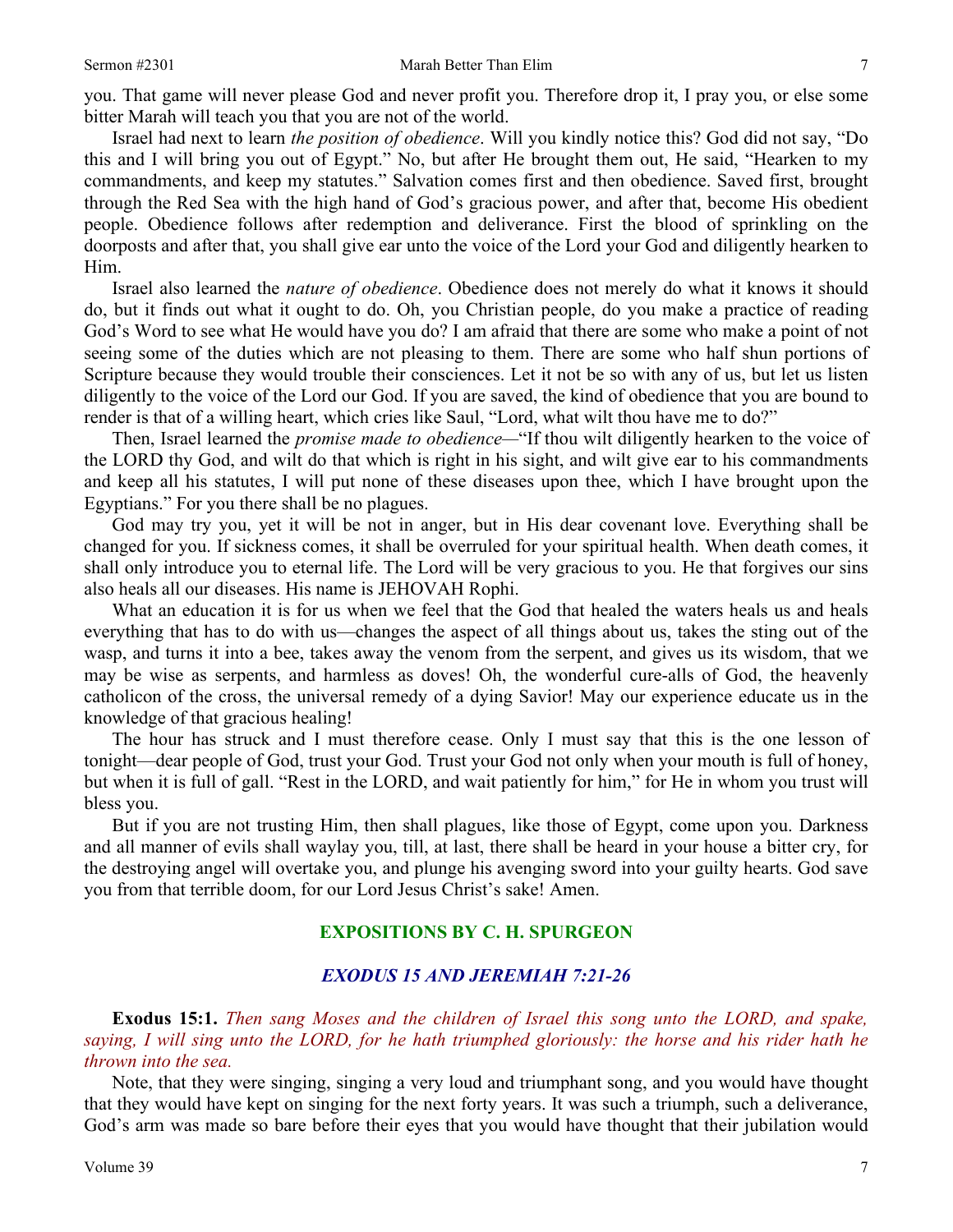have lasted throughout a lifetime, at the least. On the contrary, it lasted a very little while. Yet what a song it was that they sang. "I will sing unto the LORD, for he hath triumphed gloriously: the horse and his rider hath he thrown into the sea."

What a song of triumph that is which is sung by souls saved from sin, and death, and hell by the great atoning sacrifice of Christ! Oh, when we first realize that we are redeemed by the precious blood of Christ, we do, indeed, "feel like singing all the time," for our sins are washed away and we have a notion that we shall always keep on singing till we join in the song of the glorified in heaven. So it ought to be, but alas, from sad experience we know that it is not so!

However, the song of Moses and the children of Israel goes on—

**2.** *The LORD is my strength and song, and he is become my salvation: he is my God, and I will prepare him an habitation; my father's God, and I will exalt him.* 

The heart is prompted by gratitude to think of doing something for God. It thinks of preparing Him a habitation, but what habitation shall we prepare for Him whom the heaven of heavens cannot contain? All that we can possibly do is too little for the greatness of His grace and His glory. "Thou didst well that it was in thine heart," said the Lord to David, though he might not prepare God a habitation.

It is well that it is in our heart today to do some little thing for the glory of God. As an old Puritan says, we give for love-tokens a cracked sixpence or a flower that soon fades. It is accepted as a lovetoken, not for its intrinsic value, but as an emblem of what our heart feels and would do if it could. Even so it is with the Lord and the service His people seek to render to Him. He takes our trifles and makes much of them.

**3-5.** *The LORD is a man of war: the LORD is his name. Pharaoh's chariots and his host hath he cast into the sea: his chosen captains also are drowned in the Red sea. The depths have covered them: they sank into the bottom as a stone.* 

And this is what has happened to all the powers that were against us. Our sins, where are they? Has not the Lord cast them into the depths of the sea? Yes, blessed be His name forever! We, like Israel on the other side of the Red Sea, praise the Lord that we have escaped out of the hand of the oppressor and that Pharaoh holds us as servants no longer. To the Lord alone is due the glory of our deliverance.

**6-8.** *Thy right hand, O LORD, is become glorious in power: thy right hand, O LORD, hath dashed in pieces the enemy. And in the greatness of thine excellency thou hast overthrown them that rose up against thee: thou sentest forth thy wrath, which consumed them as stubble. And with the blast of thy nostrils the waters were gathered together, the floods stood upright as an heap, and the depths were congealed in the heart of the sea.* 

What cannot God do? The liquid becomes solid. Nature itself changes when the God of nature puts forth His power. Trust in God and He will do wonders for you also, as He did for His ancient people Israel.

**9.** *The enemy said, I will pursue, I will overtake, I will divide the spoil; my lust shall be satisfied upon them; I will draw my sword, my hand shall destroy them.* 

How the powers of darkness rage and rave! What a flurry they are in! What big words they speak! What cruel designs they harbor against God's people! See how still and calm is the Lord amid all their raging.

**10.** *Thou didst blow with thy wind, the sea covered them: they sank as lead in the mighty waters.* 

God has only to use His breath to blow upon them and away they go, and all their boastings, too. One word from the mouth of God can destroy all our doubts and fears. The breath of His Spirit can sink all our enemies and make us sing for joy of heart at our great deliverance.

**11-13.** *Who is like unto thee, O LORD, among the gods? who is like thee, glorious in holiness, fearful in praises, doing wonders? Thou stretchedst out thy right hand, the earth swallowed them. Thou in thy mercy hast led forth the people which thou hast redeemed: thou hast guided them in thy strength unto thy holy habitation.*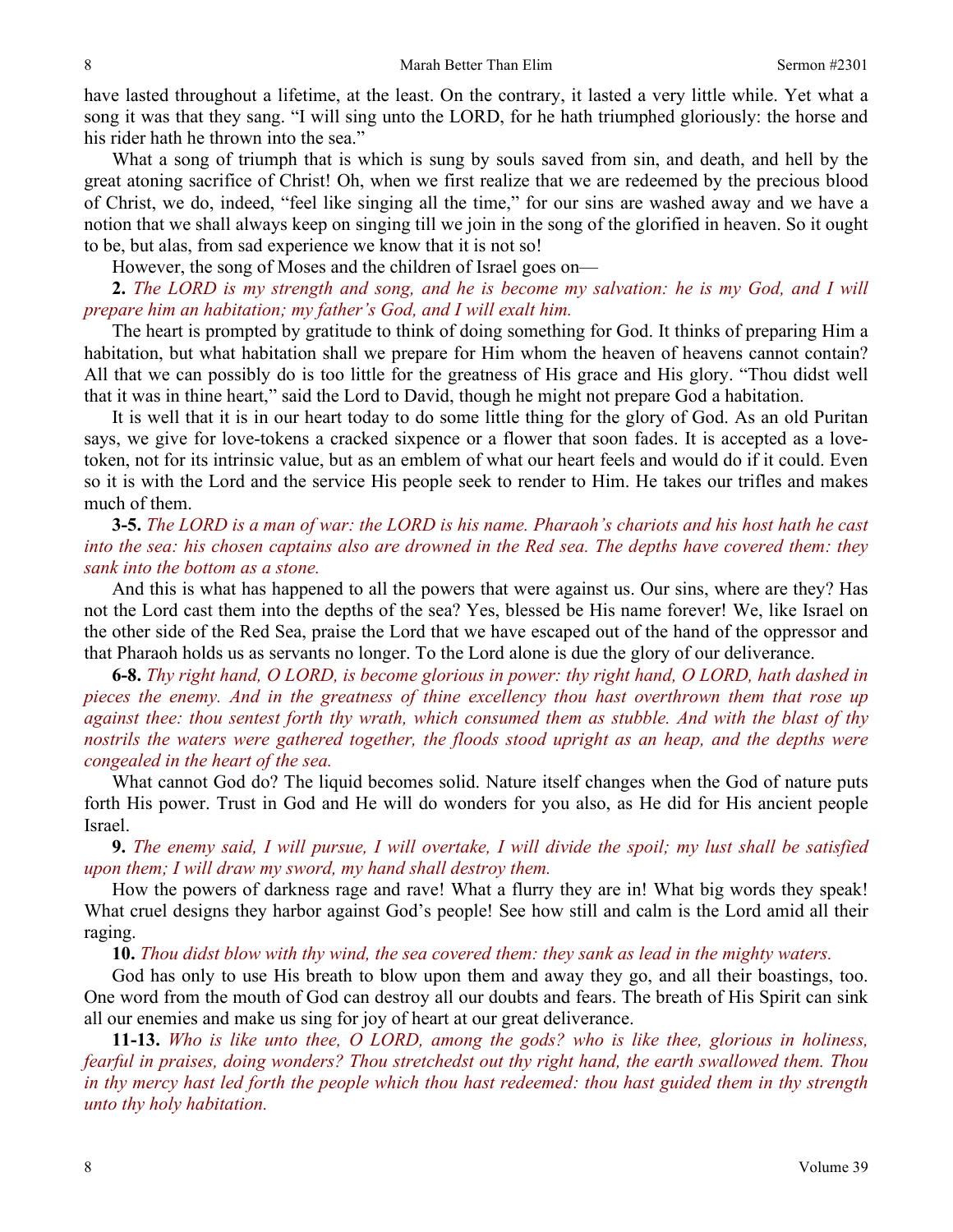The song becomes prophetic. All joy gets to be prophetic—at least, the joy of earth when once it is touched with the live coal from off the heavenly altar. We begin to praise God "for all the grace we have not tasted yet," as Israel here does. They praise the Lord for leading His people through the wilderness and bringing them unto His holy habitation, even while they are only at the beginning of their journey.

**14.** *The people—* 

That is, the Canaanites—

**14-15.** *Shall hear, and be afraid: sorrow shall take hold on the inhabitants of Palestina. Then the dukes of Edom shall be amazed; the mighty men of Moab, trembling shall take hold upon them; all the inhabitants of Canaan shall melt away.* 

When they hear of the great things that JEHOVAH has done for His people, they shall feel that the day of their doom is come. Who can stand against so mighty a God? Yet there are some, in our day, whose hearts are stouter and harder than the hearts of the dukes of Edom and the mighty men of Moab. They hear of God's judgments upon the wicked and of the terrible doom of the ungodly, and yet they dare to defy the Lord and to continue in their evil ways.

**16-18.** *Fear and dread shall fall upon them; by the greatness of thine arm they shall be as still as a stone; till thy people pass over, O LORD, till the people pass over, which thou hast purchased. Thou shalt bring them in, and plant them in the mountain of thine inheritance, in the place, O LORD, which thou hast made for thee to dwell in, in the Sanctuary, O Lord, which thy hands have established. The LORD shall reign for ever and ever.* 

How grandly that last note must have pealed forth from the hundreds of thousands of male voices! The women must also have sung it with the utmost conceivable joy as they struck their timbrels and danced before the Lord.

**19-22.** *For the horse of Pharaoh went in with his chariots and with his horsemen into the sea, and the LORD brought again the waters of the sea upon them; but the children of Israel went on dry land in the midst of the sea. And Miriam the prophetess, the sister of Aaron, took a timbrel in her hand; and all the women went out after her with timbrels and with dances. And Miriam answered them, Sing ye to the LORD, for he hath triumphed gloriously; the horse and his rider hath he thrown into the sea. So Moses brought Israel from the Red sea, and they went out into the wilderness of Shur; and they went three days in the wilderness, and found no water.* 

At first, they were afraid of too much water, from the waves of the sea. Now they are afraid of too little. Will their songs be over in three days? Ah, yes! At the end of the third day they came to some springs of water, but they were brackish or bitter.

**23-24.** *And when they came to Marah, they could not drink of the waters of Marah, for they were bitter: therefore the name of it was called Marah. And the people murmured—* 

Ah, these singers had sadly changed their notes! Where are the timbrels now? "The people murmured"—

**24-27.** *Against Moses, saying, What shall we drink? And he cried unto the LORD; and the LORD shewed him a tree, which when he had cast into the waters, the waters were made sweet: there he made for them a statute and an ordinance, and there he proved them, and said, If thou wilt diligently hearken to the voice of the LORD thy God, and wilt do that which is right in his sight, and wilt give ear to his commandments, and keep all his statutes, I will put none of these diseases upon thee, which I have brought upon the Egyptians: for I am the LORD that healeth thee. And they came to Elim,* 

They did not stay long at Marah, probably only a few hours.

**27.** *Where were twelve wells of water, and threescore and ten palm trees: and they encamped there by the waters.* 

That Elim must have been prepared on purpose for Israel. Twelve springs of water—that was the number of the tribes. Threescore and ten palm trees—that was the number of the elders. I do not wonder that Moses noted these numbers. It must have seemed remarkable that, long before they came there, there were the wells and there were the palm trees all ready for their encampment.